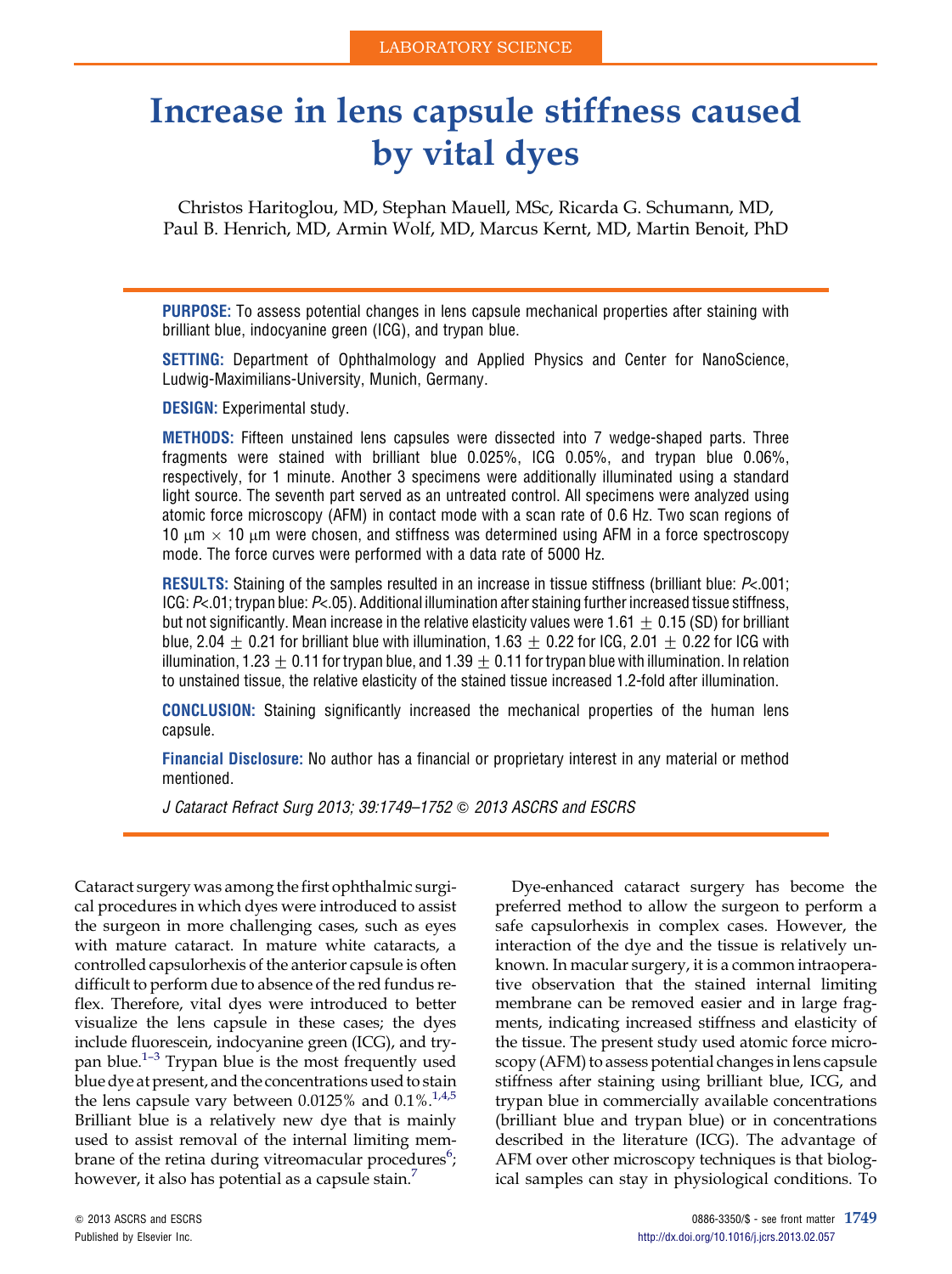mimic the intraoperative situation, in which the surface of the lens is illuminated by the surgical microscope and the known photosensitizing effects of 1 dye is evaluated (ICG), we measured the increase in stiffness after staining alone and after subsequent illumination.

## MATERIALS AND METHODS

The AFM measurements were performed using human lens capsules obtained during conventional cataract surgery. The study was performed at the Department of Ophthalmology Department of Applied Physics and Center for NanoScience and was approved by the local institutional review board.

#### Tissue Preparation

Human lens capsules were obtained during routine cataract surgery after a curvilinear capsulorhexis was created using a bent needle. Lens capsules were immediately placed in a balanced salt solution and handed over to a technician.

Immediately after removal from the eye, the lens capsule specimen was placed on a glass slide with the convex surface pointing down to allow a reliable orientation and tissue measurement. Then, the tissue was divided into 7 wedge-shaped parts. Each piece was placed inside a balanced salt solution droplet on a microscope slide (Superfrost Plus, Gerhard Menzel GmbH) that had been coated with poly-L-lysine. The balanced salt solution was removed slowly while the tissue was carefully smoothed on the glass using a glass needle and avoiding dehydration of the specimen during preparation. A circle was drawn around each fragment with a PAP pen (Sigma-Aldrich Chemie GmbH). Then, a drop of brilliant blue 0.025% (Brilliant Peel, Fluoron GmbH), ICG 0.05% (Pulsion, Pulsion Medical Systems AG), and trypan blue 0.06% (Vision Blue, DORC International BV) was placed on 2 fragments each. One of these specimens was then illuminated with a standard light source used for vitreoretinal surgery (Penta Lux  $\times$  50, Fritz Ruck Ophthalmologische Systeme GmbH) for 1 additional minute.The remaining unstained fragment served as a control.

Fifteen lens capsules were evaluated, meaning that for each dye, AFM measurements could be performed on 15 different specimens.

## Atomic Force Microscopy Measurements

All AFM imaging and force indentation experiments were performed using a Nanowizard II atomic force microscope

From the Department of Ophthalmology (Haritoglou, Schumann, Wolf, Kernt) and the Department of Applied Physics and Center for NanoScience (Mauell, Benoit), Ludwig-Maximilians-University, Munich, Germany; the Department of Ophthalmology (Henrich), University Hospital Basel, Basel, Switzerland.

Corresponding author: Christos Haritoglou, MD, Department of Ophthalmology, Ludwig-Maximilians-University, Mathildenstrasse 8, 80336 München, Germany. E-mail: [christos.haritoglou@med.](mailto:christos.haritoglou@med.uni-muenchen.de) [uni-muenchen.de.](mailto:christos.haritoglou@med.uni-muenchen.de)

(JPK Instruments AG) mounted on an inverted microscope. For imaging and stiffness measurements with the atomic force microscope, standard silicon–nitride triangular cantilevers (MLCT, Veeco Instruments, Inc.) with integrated sharp silicon–nitride pyramidal tips (nominal spring constant  $k =$ 0.1 N/m, apex angle  $\alpha \sim 35$  degrees) were used. Before every measurement, the spring constant value was determined with the thermal fluctuation method. The samples were imaged in contact mode with a scan rate of 0.6 Hz while kept in phosphate-buffered saline at room temperature. Two scan regions of 10  $\mu$ m  $\times$  10  $\mu$ m were chosen on the sample. Stiffness was determined using AFM in force spectroscopy mode. Briefly, indentations were made over an 8 point  $\times$  8 point grid at a rate of 1 load–unload cycle per 2.4 seconds with a maximum load of 5 nN. The force curves were performed with an approaching speed of  $3 \mu m/s$ , a retraction speed of 7  $\mu$ m/s, and a data rate of 5000 Hz. Assessment of the dynamic indentation modulus E of each force-indentation curve was performed offline using JPK data processing software (JPK Instruments AG). The AFM raw data obtained from the scan regions were corrected for the additional height by the deflection of the cantilever. These corrected distance data were plotted<br>against the force for each indentation.<sup>[8](#page-3-0)</sup> After the Sneddon  $model<sup>9</sup>$  $model<sup>9</sup>$  $model<sup>9</sup>$  was fit to the data, the resulting elasticity moduli were averaged for each scan region.

#### RESULTS

Staining of the samples resulted in a statistically significant increase in tissue rigidity compared with controls (Figure 1). Compared with unstained controls of human lens capsules, the stiffness of the tissue significantly increased with brilliant blue  $(P < .001)$ , ICG  $(P<.01)$ , and trypan blue  $(P<.05)$  staining. There was a trend toward a further increase in stiffness after illumination for each dye; however, this effect did not reach statistically significant levels for brilliant blue with illumination and ICG with illumination ([Table 1\)](#page-2-0). Although trypan blue provided a significant increase in stiffness compared with the control, the effect after illumination was significantly less



Figure 1. Mean values of all map lens capsule results are plotted, with error bars showing the standard error of the mean. Indicated P values have a significance level of 5% and are calculated from a  $t$  test (BB = brilliant blue; BBL = brilliant blue and illumination;  $ICG =$  indocyanine green;  $ICGL =$  indocyanine green and illumination;  $TP = trypan blue$ ;  $TPL = trypan blue$  and illumination;  $WT = control$ .

Submitted: January 7, 2013. Final revision submitted: February 22, 2013. Accepted: February 23, 2013.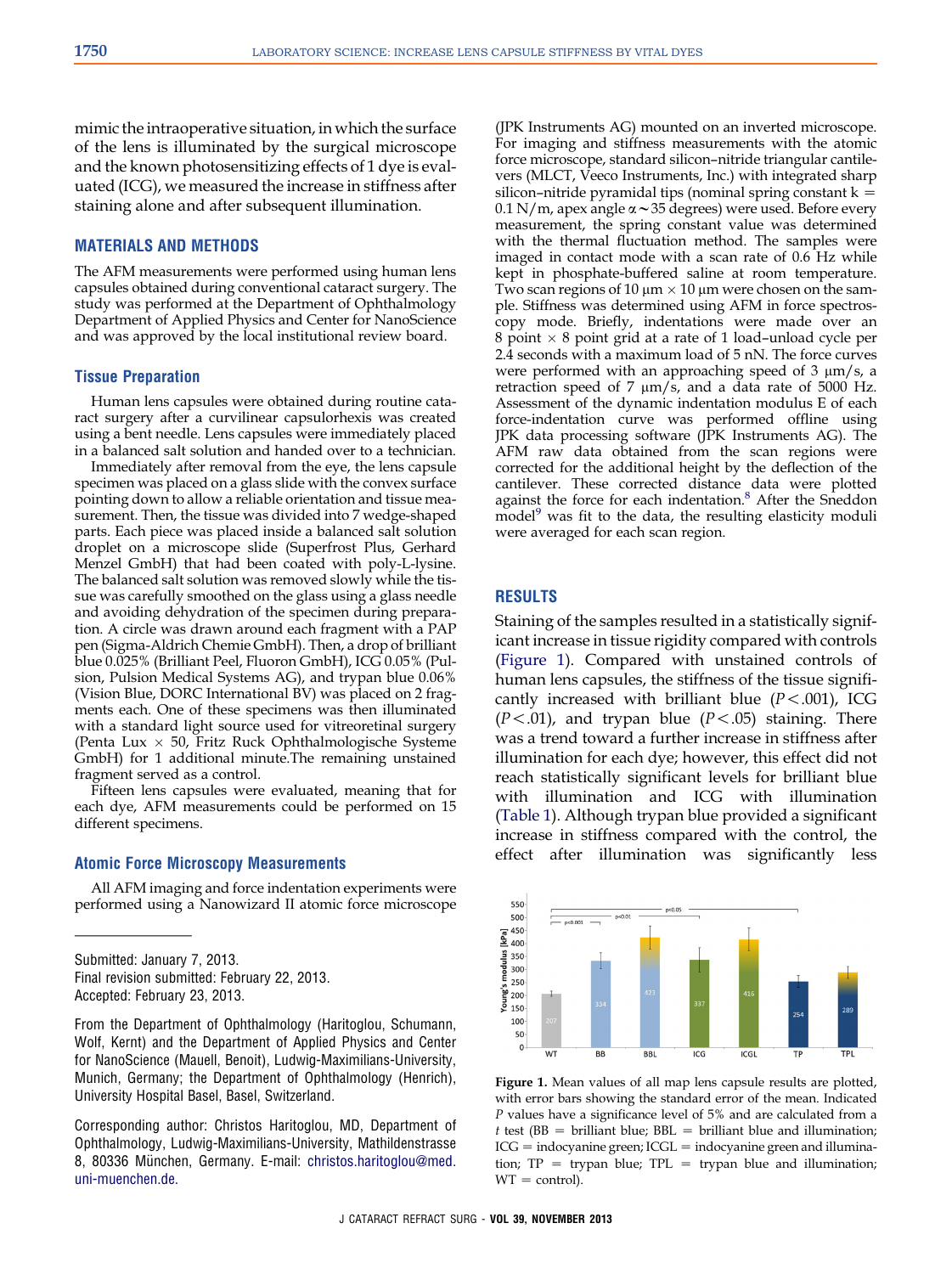<span id="page-2-0"></span>Table 1. Significance levels comparing dyes and controls with regard to the increase in stiffness measured at a defined surface of the lens capsule. Parameter P Value WT BB BBL ICG ICGL TP BB  $\leq .001$  - - - - -BBL  $\leq .001$  NS  $-$ ICG  $\leq .01$  NS NS  $-$ ICGL  $< .001$  NS NS NS  $TP$   $< .05$  NS  $< .01$  NS  $< .01$   $-$ TPL <.01 NS <.01 NS <.05 NS  $BB = \text{brilliant blue}$ ;  $BB = \text{brilliant blue}$  and illumination;  $ICG = \text{indoc-}$ yanine green;  $ICGL =$  indocyanine green and illumination;  $TP =$  trypan blue;  $TPL = trypan$  blue and illumination;  $WT = control$ 

pronounced than for brilliant blue with illumination and ICG with illumination (Table 1).

An assessment of the relative changes in elasticity using Young moduli in relation to the corresponding control sample found that the relative elasticity of the lens capsule increased compared with that of an unstained control. Normalized to the Young modulus of the control (1.00  $\pm$  0.05 [SD]), the mean increase in the relative elasticity values were  $1.61 \pm 0.15$  for brilliant blue, 2.04  $\pm$  0.21 for brilliant blue with illumination, 1.63  $\pm$  0.22 for ICG, 2.01  $\pm$  0.22 for ICG with illumination, 1.23  $\pm$  0.11 for trypan blue, and 1.39  $\pm$ 0.11 for trypan blue with illumination (Figure 2). This indicates that for trypan blue, the increase in stiffness was less pronounced than the increase for brilliant blue and ICG. The gradient comparing illuminated versus nonilluminated tissue was approximately 1.2 for all 3 dyes tested (Figure 2).

## **DISCUSSION**

Atomic force microscopy is a well-established examination technique that has been used to measure the thickness and the rigidity of human ocular basement membranes, such as the unstained internal limiting membrane. $10,11$  The aim of the present study was to assess and quantify the changes in the rigidity of another human basement membrane, such as the lens capsule, after the application of vital dyes currently used for ophthalmic surgical procedures.

We found that there was an increase in tissue stiffness after staining using brilliant blue, ICG andalthough to a lesser degree—trypan blue. Illumination using a standard surgical light source did not increase the mechanical properties of the lens capsule in a statistically significant manner. However, the observed increase in stiffness was quite consistent for all 3 dyes tested, with an increase of approximately 1.2-fold.



Figure 2. Young moduli of human lens capsule (green triangles) normalized to corresponding control (WT) Young modulus ( $BB =$ brilliant blue;  $BBL =$  brilliant blue and illumination; ICG  $=$ indocyanine green;  $ICGL =$  indocyanine green and illumination;  $TP = trypan blue; TPL = trypan blue and illumination).$ 

It remains rather unclear what mechanisms contribute to the observed increase in the mechanical properties of the lens capsule in our setting. Indocyanine green is a known photosensitizing agent that has been reported to increase the stiffness of the ICG-stained internal limiting membrane (another human basement membrane) in an animal model in a hypothesized lightinduced crosslinking process as the result of a type I reaction of photooxidation.<sup>[12,13](#page-3-0)</sup> We observed very similar increases in stiffness for brilliant blue, a triarylmethane dye without known photosensitizing properties, as those described for ICG. This observation underlines that there are other tissue–dye interactions that we have to take into account and that are still unknown.

However, the increased mechanical stability of the human lens capsule may be an interesting aspect for ophthalmic surgeons because one may hypothesize that the rim of a capsulorhexis after a curvilinear capsulorhexis created on a stained anterior capsule may be more stable than on an unstained capsule. Therefore, in addition to improved contrast, the increased mechanical properties of the stained anterior capsule may contribute to successful cataract surgery in complex cases, such as in eyes with white cataract with liquefied cortex.

A recent study by Jaber et al.<sup>[14](#page-3-0)</sup> did not find a significant difference in the tear resistance of the capsulorhexis after staining with trypan blue 0.06% solution using a model for biomechanical measurements of the entire capsular bag. In general, the methodology of our AFM study differs from this setting in several aspects. It is important to consider that AFM provides measurements of the surface of the tissue with a penetration of less than 1  $\mu$ m. It is known that trypan blue does not penetrate the tissue but rather stains the surface. Therefore, a stiffening effect measured by AFM might be more pronounced at the surface of the stained tissue and may not necessarily correlate to tear resistance of the whole capsular bag. In addition, in the